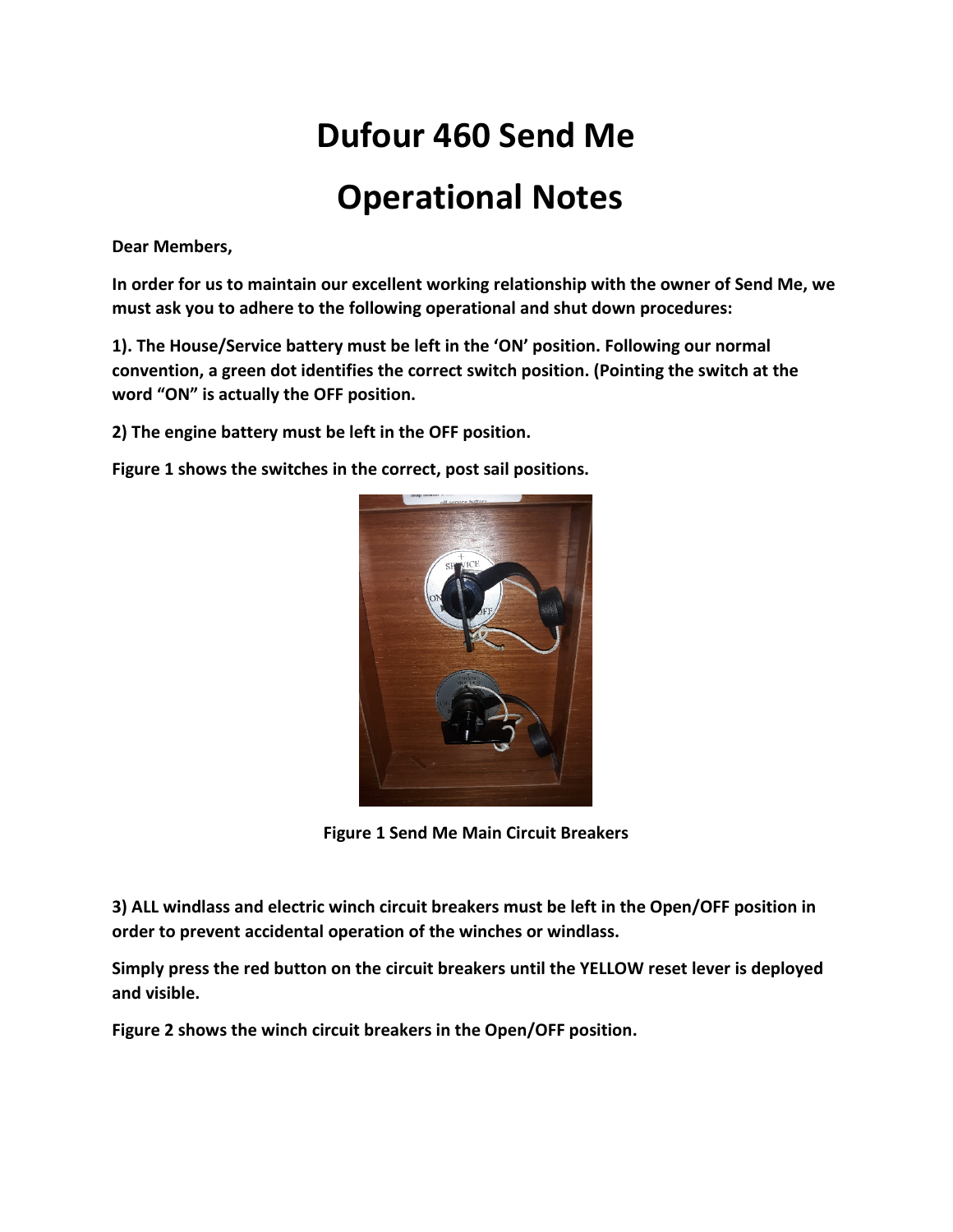

**Figure 2 Winch Circuit Breakers (Open/OFF)**



**Figure 3 Windlass Circuit Breaker (Open/OFF)**

**4) At the owners request, please leave the refrigerator ON. There will be a RED LED light lit signifying that the refrigerator is operating. There will NOT be a green dot on the DC distribution panel.**

**Figure 4 shows the refrigerator breaker in the "ON" position. You can see the RED LED illuminated.**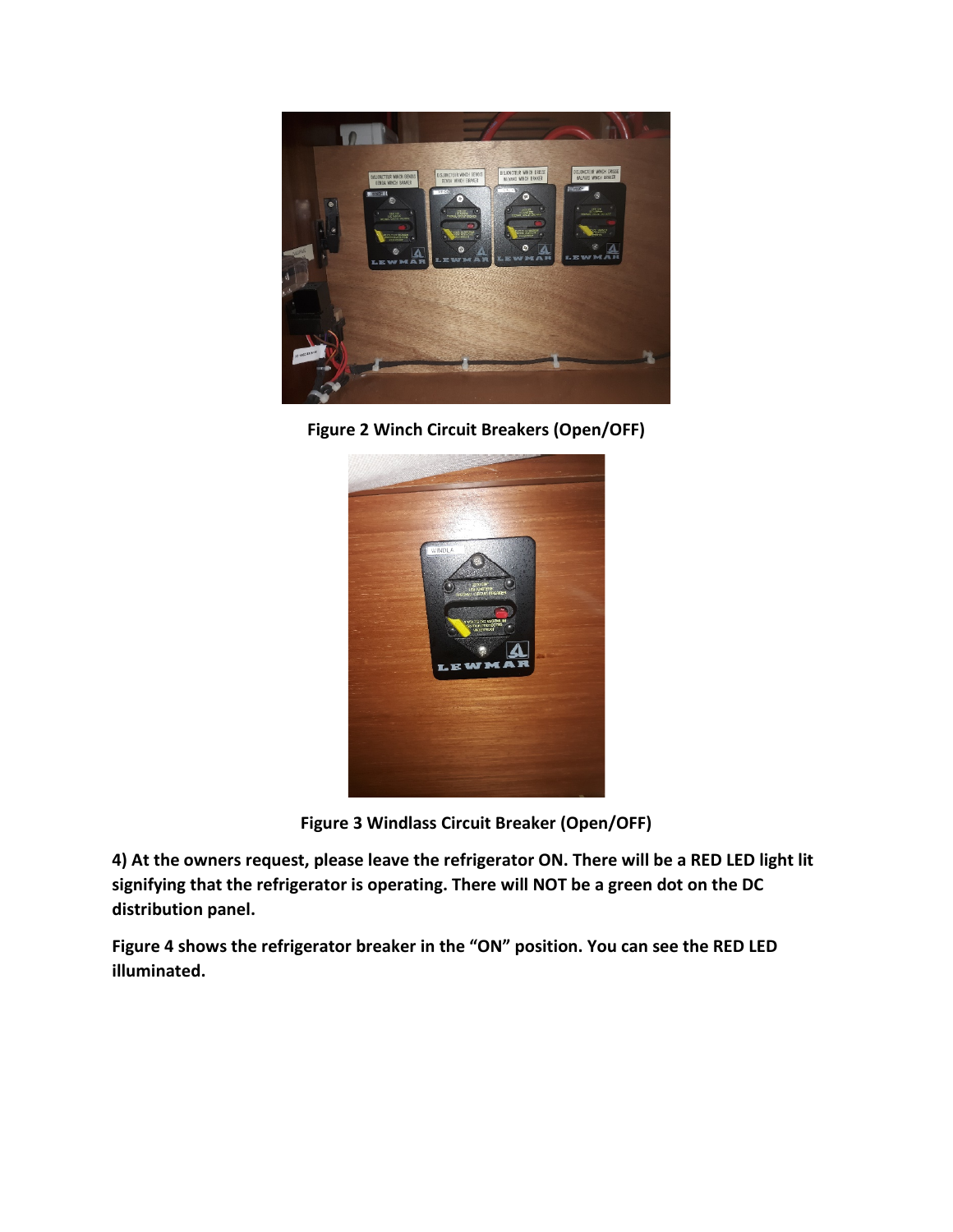

**Figure 4 DC Panel, Refrigerator ON**

**5) Turning off the navigation switches DOES NOT turn off the VHF radio. Please turn off the VHF radio using the on/off button.**

**6) When tacking AND gybing, PLEASE DO NOT leave slack in the traveler control lines. The mainsail generates enough momentum to shock load the blocks at the end of the traveler, allowing the ball bearings to escape.** 

**7) If any member of your crew needs a PFD, they are now located in the bow locker accessible on deck. Please return all DRY PFDs to the sailbag in which they are stored. Please, Do NOT throw loose and or wet PFDs into the bow locker. Wet PFDs should be hung up to dry.**

**8) Please do not sit on the interior upholstery while wearing WET foul weather gear. This stains the cushions and the stains are a pain to remove…**

**9) Please do not run over the anchor when raising it. As you can see in Figure 5, the anchor has been impacting the bow striker plate. To the extent possible, minimize your forward momentum to lessen the possibility of impacting the topsides with the anchor.**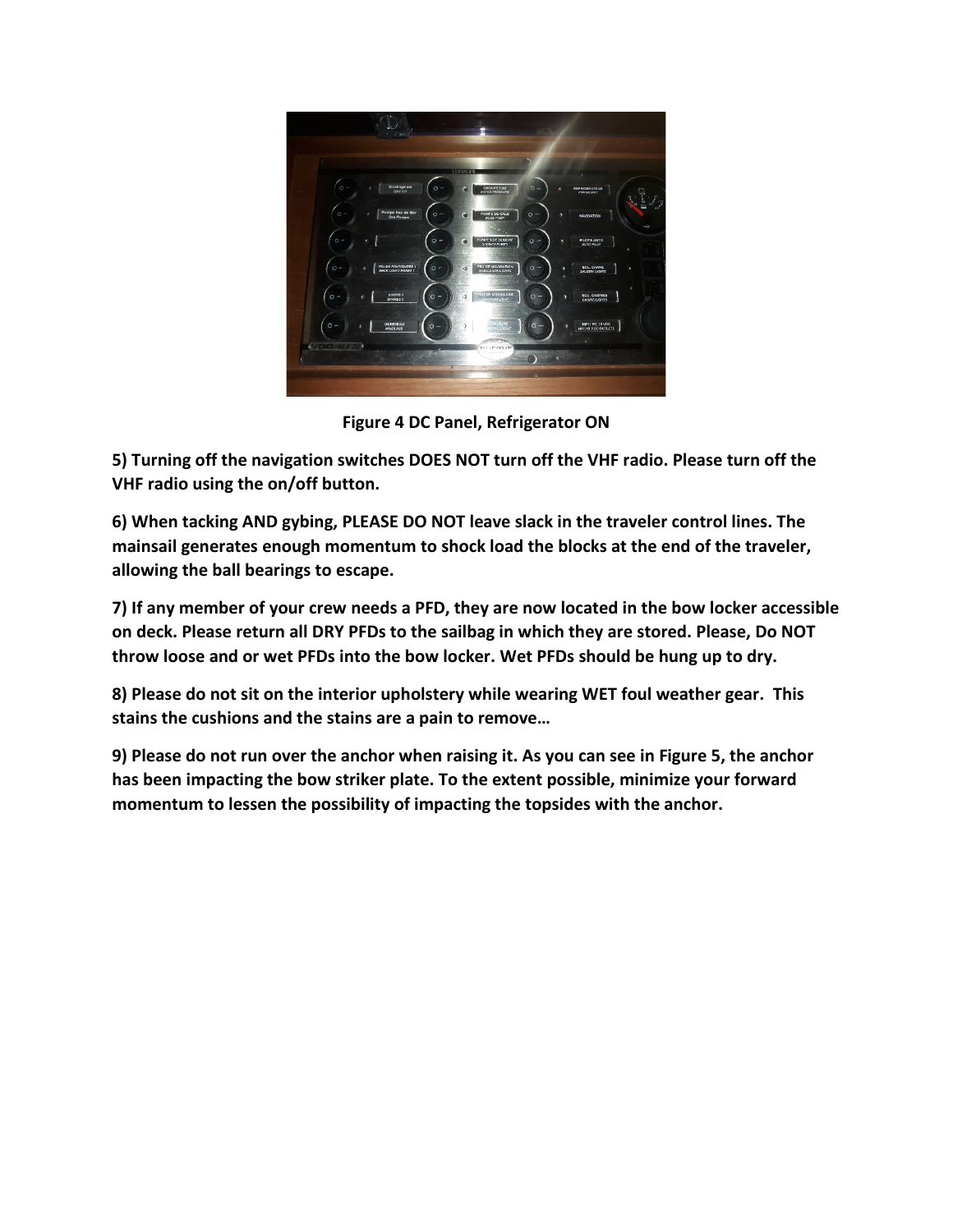

**Figure 5 Dents in Bow Striker Plate…**

**10) As always, please do your best to leave Send Me cleaner than you found it. The owner is a frequent visitor, so lets all do our part to keep Send Me as a member of our fleet.**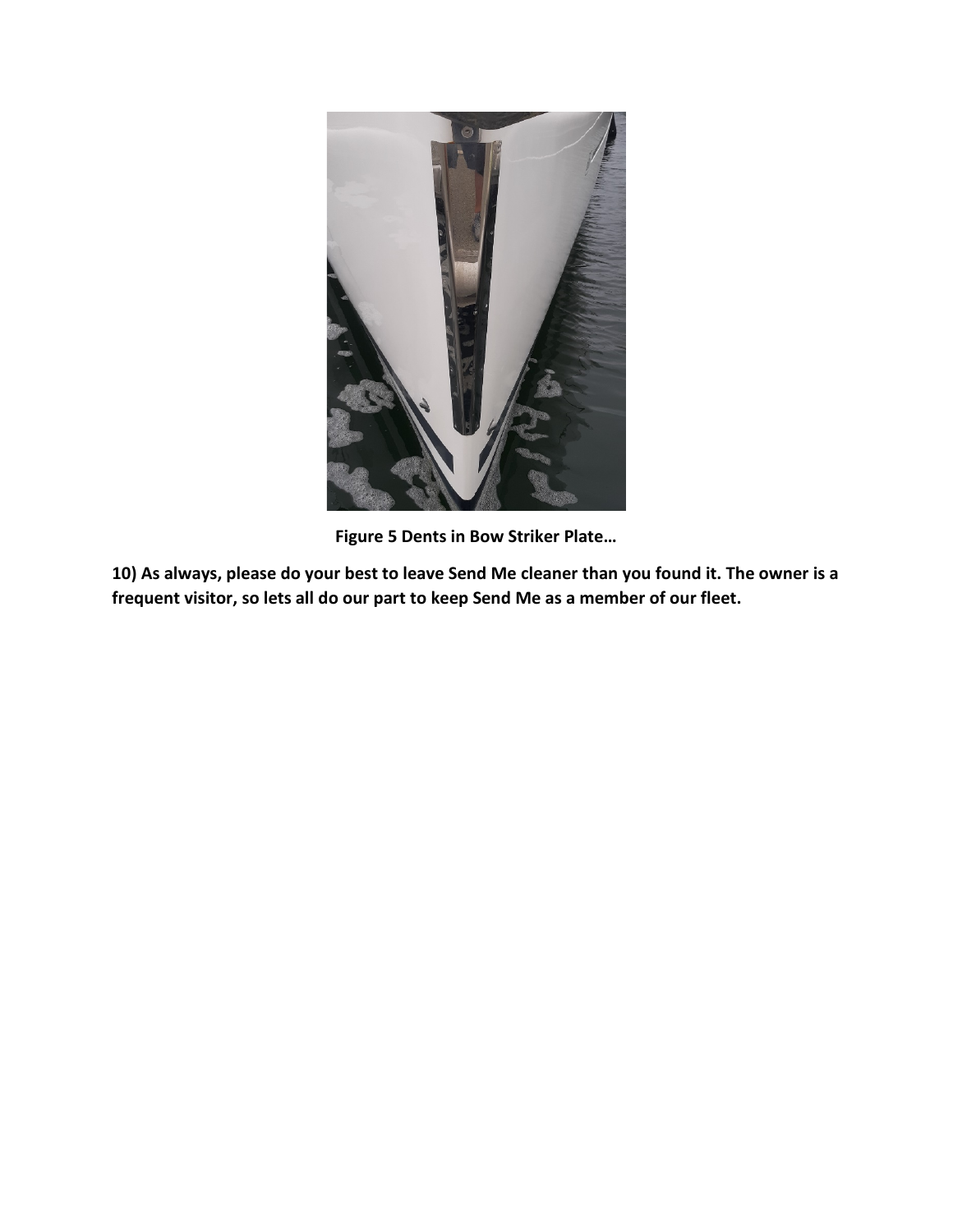| <b>Documentation</b>                           | Send Me is a US Coast Guard Documented boat, the permanent numbers are<br>located (Attach #stell me where)                                                                                                                                                                                                                                                                                                                                             |
|------------------------------------------------|--------------------------------------------------------------------------------------------------------------------------------------------------------------------------------------------------------------------------------------------------------------------------------------------------------------------------------------------------------------------------------------------------------------------------------------------------------|
|                                                |                                                                                                                                                                                                                                                                                                                                                                                                                                                        |
|                                                | The Discharge of Oil placard and the Garbage disposal placard are located                                                                                                                                                                                                                                                                                                                                                                              |
|                                                | ???? (not currently on boat)                                                                                                                                                                                                                                                                                                                                                                                                                           |
| <b>Engine</b>                                  | Engine type: Volvo Penta D2-75F with a Penta 150S-C saildrive                                                                                                                                                                                                                                                                                                                                                                                          |
|                                                | Working RPM 2600                                                                                                                                                                                                                                                                                                                                                                                                                                       |
|                                                | MAX RPM 2900 rpm (emergency maneuvering only)                                                                                                                                                                                                                                                                                                                                                                                                          |
|                                                | 4 blade geared folding propellor                                                                                                                                                                                                                                                                                                                                                                                                                       |
|                                                | The engine hour meter is found on the tachometer. There are no engine<br>temperature, voltage, or oil pressure gauges.                                                                                                                                                                                                                                                                                                                                 |
|                                                | Access to the front of the engine is achieved by removing the companionway<br>ladder and cabinet enclosures in both aft cabins.                                                                                                                                                                                                                                                                                                                        |
|                                                | The engine oil dipstick is located on the starboard side of the motor. Access<br>by raising the companionway ladder. The oil dipstick has a yellow coded<br>handle.                                                                                                                                                                                                                                                                                    |
|                                                | (Insert picture here that shows engine and dipstick)                                                                                                                                                                                                                                                                                                                                                                                                   |
|                                                | The coolant overflow (located in engine compartment) is checked through<br>the hatch at the end of the port aft cabin. The overflow is located to your left,<br>high on the bulkhead. The engine cooling system is shared with the vessel's<br>hydronic heating system, and maintaining the proper level is CRITICAL. The<br>system uses Volvo coolant. DO NOT add water if the system is low. Call the<br>office if a low coolant condition is noted. |
|                                                | There is one 1" wide serpentine belt to check, located at the front of the<br>engine.                                                                                                                                                                                                                                                                                                                                                                  |
| <b>Fuel Gauge</b>                              | The fuel gauge is found at the distribution panel adjacent to the chart table.<br>Send Me holds 66 gallons of fuel when full.                                                                                                                                                                                                                                                                                                                          |
| <b>Engine Start Up and</b><br><b>Shut Down</b> | The tachometer and engine controls are located at the starboard helm<br>position.<br>1. Starter<br>2.<br><b>Engine stop</b><br>3. Glow (only needed in extreme cold - ice -snow)<br>4. Power on/off                                                                                                                                                                                                                                                    |
|                                                | <b>Start Up</b><br>Press and immediately release the bottom button to turn on power.<br>Press the top button to activate the starter.                                                                                                                                                                                                                                                                                                                  |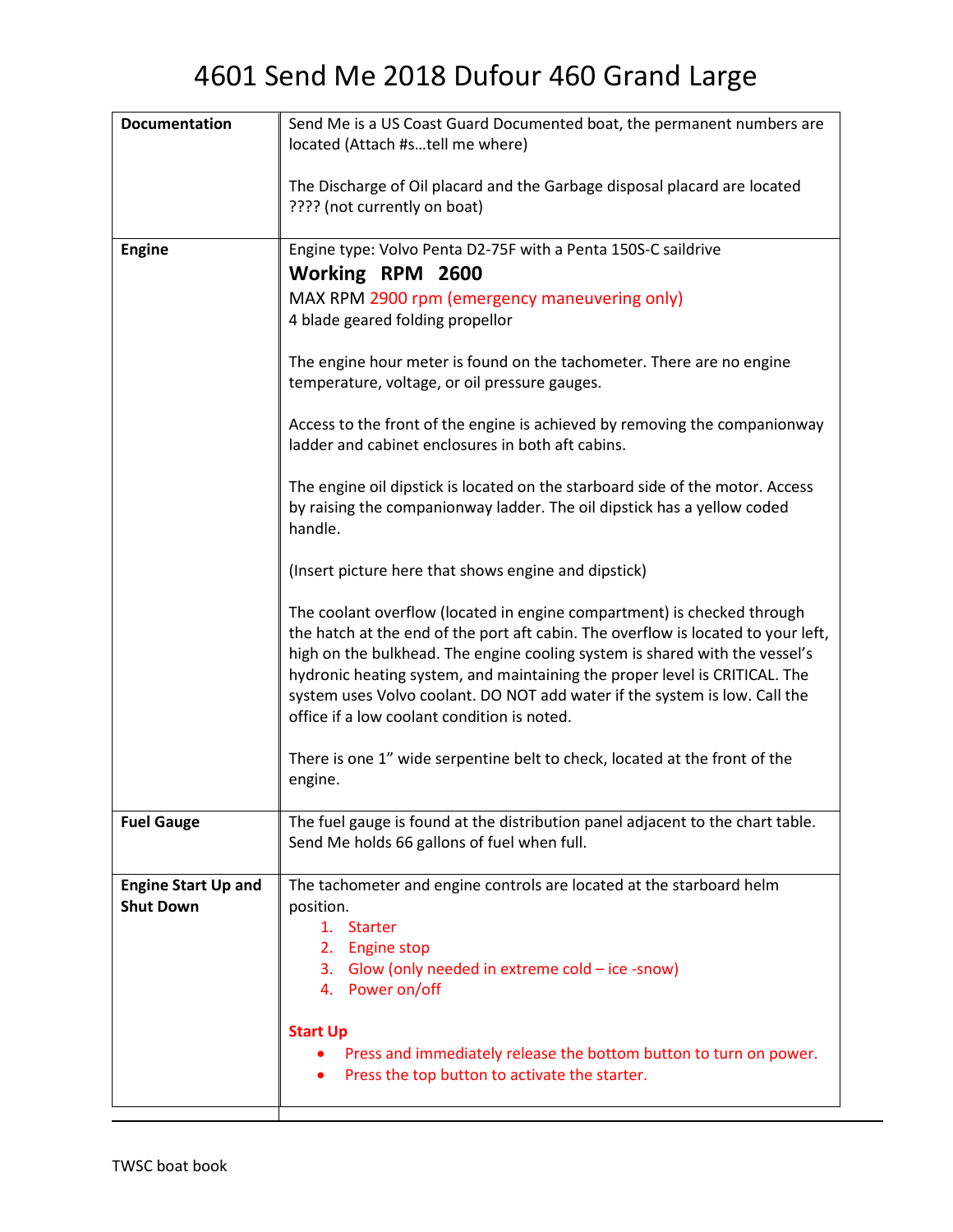|                          | <b>Shut Down</b>                                                                                                                                                                                                                                                                                        |
|--------------------------|---------------------------------------------------------------------------------------------------------------------------------------------------------------------------------------------------------------------------------------------------------------------------------------------------------|
|                          | Press and hold the second button from top until the engine stops.                                                                                                                                                                                                                                       |
|                          | Press and hold the bottom button for two to three seconds to turn                                                                                                                                                                                                                                       |
|                          | the power off.                                                                                                                                                                                                                                                                                          |
| <b>Steering System</b>   | Send Me has a single centerline mounted rudder and a saildrive. There will be<br>prop wash, but little to no prop walk. Send Me is equipped with a retractable<br>bow thruster. Bow thruster controls are located at the helm. DO NOT use the<br>OWNER's bow thruster remote located in the key locker. |
|                          | The emergency tiller is located in the starboard cockpit lazarette and mounts<br>underneath the deck plate between helm stations.                                                                                                                                                                       |
| <b>Electrical System</b> | <b>AC</b>                                                                                                                                                                                                                                                                                               |
|                          | Shore power connects to the boat on the transom offset to port.                                                                                                                                                                                                                                         |
|                          | There is conventional A/C and D/C electrical distribution and circuit breaker<br>panel located at the navigation station.                                                                                                                                                                               |
|                          | (Insert picture here)                                                                                                                                                                                                                                                                                   |
|                          | There are 2 battery chargers that are located next to the batteries. A 40 amp<br>charger for the house bank and a 25 amp charger that functions<br>independently to charge the engine and generator starting batteries                                                                                  |
|                          | There is NO inverter on Send Me. A/C power is ONLY available when<br>connected to shore power.                                                                                                                                                                                                          |
|                          |                                                                                                                                                                                                                                                                                                         |
|                          | <b>DC</b><br>The DC distribution panel is mounted adjacent to the chart table.                                                                                                                                                                                                                          |
|                          | The battery switches are located in a niche on the port side of the<br>companionway ladder.                                                                                                                                                                                                             |
|                          | (insert picture here)                                                                                                                                                                                                                                                                                   |
|                          | The circuit breaker for the windlass is mounted on the aft face of the<br>dinette settee facing the navigation table. The nav seat must be slid to the<br>aft position, underneath the navigation table to access the windlass<br>breaker.                                                              |
|                          | (insert picture here)                                                                                                                                                                                                                                                                                   |
|                          | The batteries are located in two positions: the starting battery and house<br>batteries are located under the cabin sole panel at the base of the<br>companionway ladder. The bow thruster battery and it's charger is located in<br>the forward cabin beneath the berth.                               |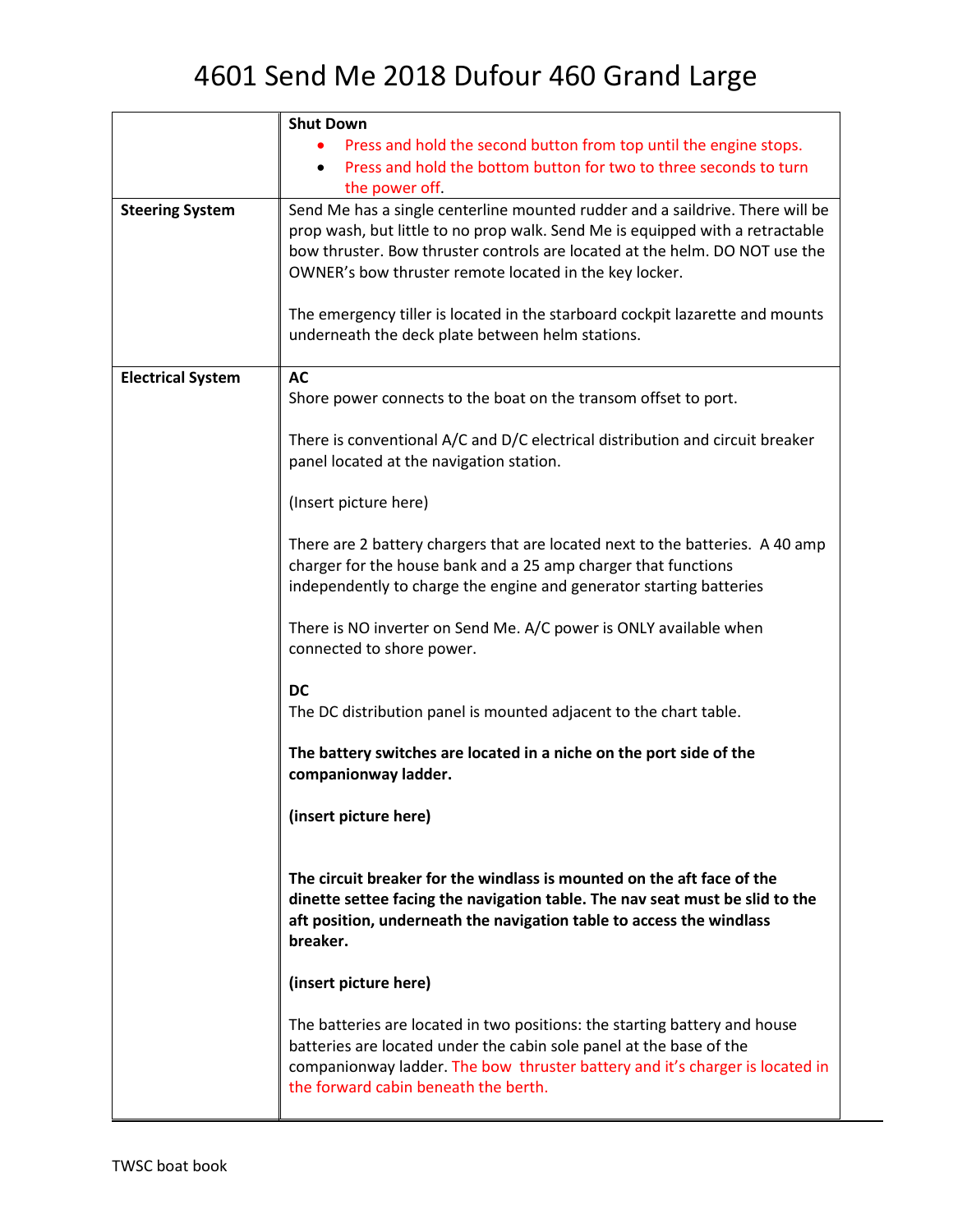|                   | Leaving the boat: DC House breaker switches must be left on when leaving<br>the boat, In order for the bilge pump to function.                                                                                                                                                                                                               |
|-------------------|----------------------------------------------------------------------------------------------------------------------------------------------------------------------------------------------------------------------------------------------------------------------------------------------------------------------------------------------|
| Instruments       | Chart plotter – Raymarine touch screen at both helm stations and at nav                                                                                                                                                                                                                                                                      |
|                   | table.<br>Send Me has a Chart plotter, Radar, Autopilot and AIS.                                                                                                                                                                                                                                                                             |
|                   | Start up /instructions: see quick start guide in Boat book                                                                                                                                                                                                                                                                                   |
| <b>Thru Hulls</b> | There are 14 through hull fittings adjacent to and below the waterline. Only<br>9 are equipped with valves. All panels accessing through hulls are equipped<br>with a flush mounted lifting handle. All through hulls are adequately labeled<br>with their function.                                                                         |
|                   | Heads<br>Forward Head. There is a sink discharge valve underneath the sink.<br>The forward head discharge and head seawater intake are located outside of<br>the head underneath the larger of the two floor panels. DO NOT open the<br>head/holding tank discharge valve within U.S. territorial waters, as the<br>holding tank will empty. |
|                   | Aft Head. There are three thru hulls located beneath the sink. They include<br>seawater intake, sink discharge, and head/holding tank discharge. DO NOT<br>open the head/holding tank discharge valve within U.S. territorial waters as<br>the holding tank will empty.                                                                      |
|                   | Galley<br>(1) The galley sink intake and drain are located beneath the small<br>panel in front of the stove<br>(insert pic here)                                                                                                                                                                                                             |
|                   | Engine<br>(1) The engine cooling water intake is located on the port side of the<br>saildrive. Access is through the panel in the port aft cabin. The sea<br>valve handle has a red tab and is almost visible behind a hose.<br>(insert pic here)                                                                                            |
|                   | Cockpit<br>(2) There is one cockpit drain under the stern counter accessed<br>through the port aft cabin stern hatch.<br>(1) The wash down pump suction is accessible in the forward lazaret<br>offset to port.<br>(1) The aft cockpit sink drain is inboard of the 2" cockpit drain.                                                        |
|                   | Generator                                                                                                                                                                                                                                                                                                                                    |

Г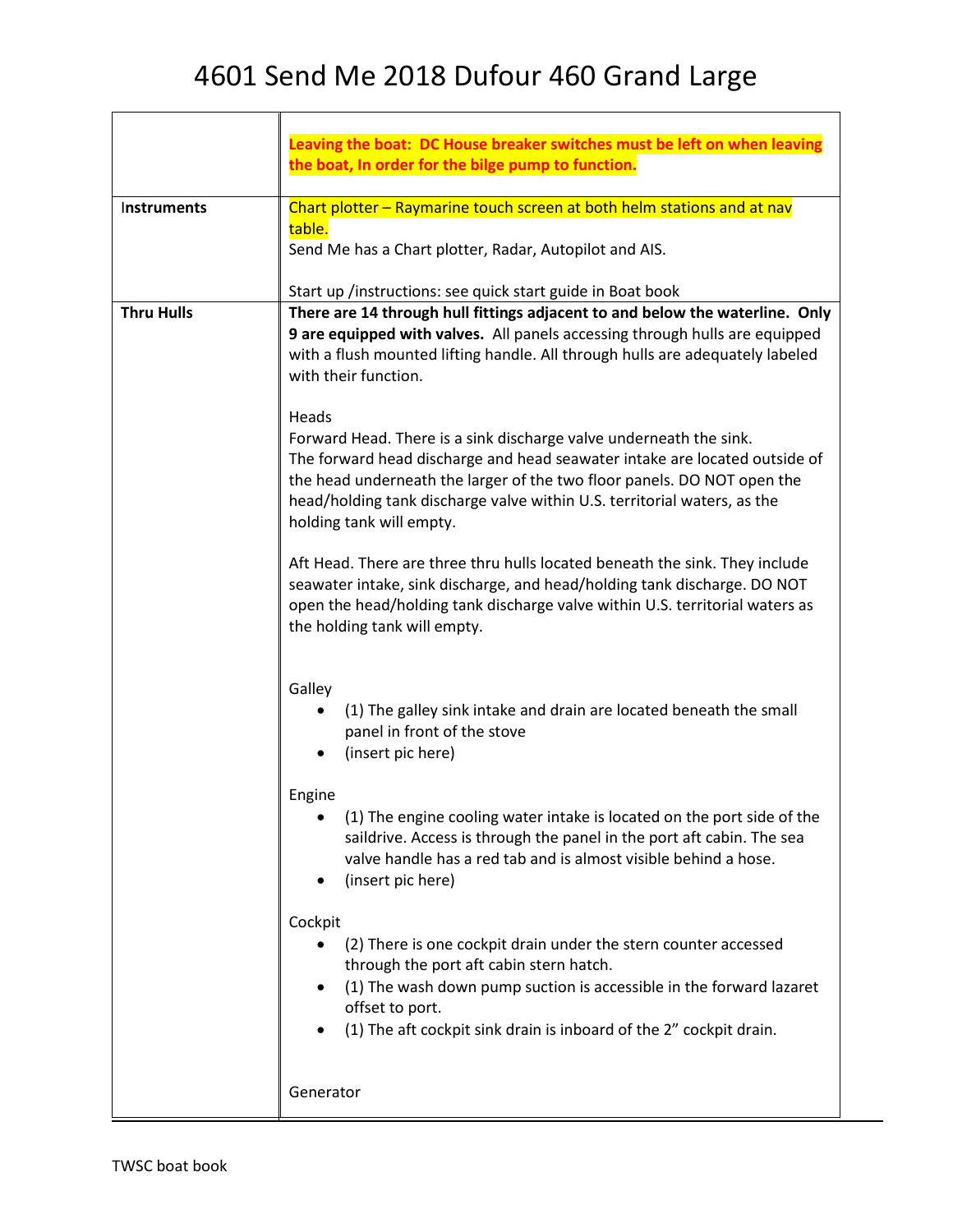| <b>Thru Hulls continued</b>                           | In addition to the above fittings the combination speed and depth<br>transducer is installed offset to port accessible below the forward cabin<br>floorboards.<br>There are 7 through hull fittings above the waterline.<br>(1) The LPG (propane) locker drain is on the transom offset to port.<br>$\bullet$<br>(1) The engine exhaust is on the starboard topsides under the stern<br>$\bullet$<br>counter.<br>(1) The heater exhaust is on the starboard aft topsides under the<br>$\bullet$<br>stern counter.<br>(1) The manual bilge pump discharge is high on the port topsides<br>$\bullet$<br>near the stern.<br>(1) The electric bilge pump discharge is high on the starboard<br>$\bullet$<br>topsides near the stern.<br>(2) There are two direct drains near the stem for the anchor locker.<br>$\bullet$<br>There are tapered soft wood plugs and rubber tapered plugs stowed on board<br>to plug any of the through hull fittings in an emergency.<br>They are tethered to each fitting for immediate use in an emergency. |
|-------------------------------------------------------|------------------------------------------------------------------------------------------------------------------------------------------------------------------------------------------------------------------------------------------------------------------------------------------------------------------------------------------------------------------------------------------------------------------------------------------------------------------------------------------------------------------------------------------------------------------------------------------------------------------------------------------------------------------------------------------------------------------------------------------------------------------------------------------------------------------------------------------------------------------------------------------------------------------------------------------------------------------------------------------------------------------------------------------|
| Head(s)                                               | There are two electric Vacuflush heads on Send Me. (check operation of<br>heads)<br>To operate the heads you must do the following:<br>1. Open sea water intake<br>2. Set the flush lever to flush<br>3. Operate the pump.<br>Set lever to Dry and pump until the bowl is empty. Repeat as<br>4.<br>necessary to completely empty pipes.<br>5. Close valves after use, toilet is below the waterline and downflooding<br>could result.                                                                                                                                                                                                                                                                                                                                                                                                                                                                                                                                                                                                   |
|                                                       | Both holding tanks for Send Me are above the level of the heads with about 5<br>foot of sanitation hose-this causes back pressure on the joker valves and<br>back flow into the bowl DO NOT put anything into the toilets that you didn't<br>eat.                                                                                                                                                                                                                                                                                                                                                                                                                                                                                                                                                                                                                                                                                                                                                                                        |
| <b>Shower</b>                                         | There is a separate en suite shower in the forward cabin, port.                                                                                                                                                                                                                                                                                                                                                                                                                                                                                                                                                                                                                                                                                                                                                                                                                                                                                                                                                                          |
| <b>Fresh Water System</b>                             | There are two fresh water tanks, forward is 70 gallons and aft is 70 gallons.                                                                                                                                                                                                                                                                                                                                                                                                                                                                                                                                                                                                                                                                                                                                                                                                                                                                                                                                                            |
|                                                       | The manifold for swapping tanks is located under the most forward starboard<br>salon seat (next to the forward bulkhead.)                                                                                                                                                                                                                                                                                                                                                                                                                                                                                                                                                                                                                                                                                                                                                                                                                                                                                                                |
| <b>Anchor and Ground</b><br><b>Tackle, Dock lines</b> | <b>Primary Anchor</b>                                                                                                                                                                                                                                                                                                                                                                                                                                                                                                                                                                                                                                                                                                                                                                                                                                                                                                                                                                                                                    |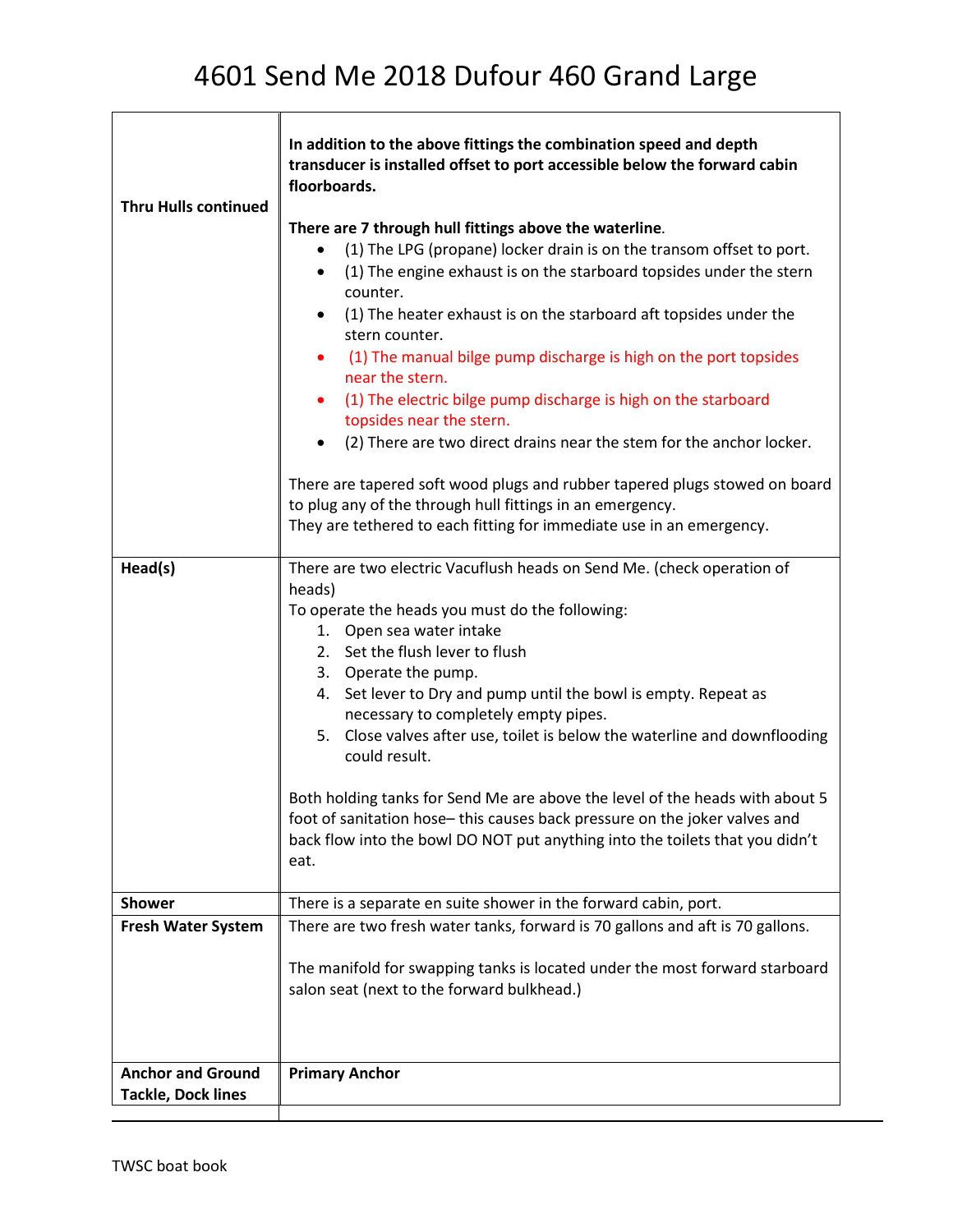|                            | A 40lb Rocna style primary anchor, is mounted on the bow roller. There is<br>100' of chain and 100' of line.                                                                                                                                                                                                                                                                                                                                                                                                                                                                                                                                                                                                                                                                                                                |
|----------------------------|-----------------------------------------------------------------------------------------------------------------------------------------------------------------------------------------------------------------------------------------------------------------------------------------------------------------------------------------------------------------------------------------------------------------------------------------------------------------------------------------------------------------------------------------------------------------------------------------------------------------------------------------------------------------------------------------------------------------------------------------------------------------------------------------------------------------------------|
|                            |                                                                                                                                                                                                                                                                                                                                                                                                                                                                                                                                                                                                                                                                                                                                                                                                                             |
|                            | <b>Windlass</b><br>There is a windlass mounted at the bow, with a wired remote on the bow and<br>a switch with chain counter at the stbd helm station mounted in front of the<br>starboard wheel. We recommend only using the bow remote so you can have<br>a visual on the angle of the chain/anchor as it comes up. If the helm station<br>switch is used it will automatically cut off when the anchor is just below the<br>waterline, the final hoist of the anchor must be done at the bow to prevent<br>damage to the hull.                                                                                                                                                                                                                                                                                           |
|                            | The windlass breaker and engine must be on for operation.                                                                                                                                                                                                                                                                                                                                                                                                                                                                                                                                                                                                                                                                                                                                                                   |
|                            | There is a saltwater wash down hose/pump installed in the forward lazarette<br>(the hose is also connected to the freshwater system with a Y valve in the<br>lazarette to provide fresh water wash down as needed.)                                                                                                                                                                                                                                                                                                                                                                                                                                                                                                                                                                                                         |
|                            | <b>Secondary Anchor</b><br>A 17lb Danforth style secondary anchor, with a combination chain/nylon rode<br>is stowed in the port lazarette in the cockpit.                                                                                                                                                                                                                                                                                                                                                                                                                                                                                                                                                                                                                                                                   |
|                            | <b>Kellet/Sentinel</b><br>There is a kellet on the boat that is only used with the secondary anchor. It is<br>stowed in a bag in the port lazarette with the rode/chain for secondary<br>anchor.                                                                                                                                                                                                                                                                                                                                                                                                                                                                                                                                                                                                                            |
|                            | <b>Dock Lines:</b><br>1 x 80' spring/mooring line, 1 100' mooring line, 2 x 60' and 5 x 25' Dock lines<br>are stored in the starboard lazarette labeled in bags. Five (5) fenders are also<br>stored in the sail locker.                                                                                                                                                                                                                                                                                                                                                                                                                                                                                                                                                                                                    |
| Draft / keel type          | Send Me draws 6'5" and has a fin keel with bulb.                                                                                                                                                                                                                                                                                                                                                                                                                                                                                                                                                                                                                                                                                                                                                                            |
| <b>Heating and Cooling</b> | Send Me is heated with an Espar hydronic heating system. On/Off control is<br>located at the navigation station. Each cabin and the salon is equipped with<br>their own thermostat controlling fans and heating elements in the respective<br>cabins.<br>The Espar system works by circulating coolant through black and yellow<br>striped hoses to fan boxes and heat exchangers in each cabin. The coolant is<br>also heated and shared by the Volvo engine. It is CRITICAL that the coolant<br>level be maintained. The coolant reservoir for both the engine and Espar<br>heater is located in the far aft equipment bay, high on the forward bulkhead.<br>It's a clear plastic container, with red coolant, fed and drained by black and<br>yellow striped hoses. If the coolant level is Low, CALL THE OFFICE, DO NOT |
| Refrigeration              | add water to the system.<br>There is a two drawer refrigerator on Send Me. The refrigerator is                                                                                                                                                                                                                                                                                                                                                                                                                                                                                                                                                                                                                                                                                                                              |
|                            | turned on by pushing the "Fridge unit" button on the DC panel.                                                                                                                                                                                                                                                                                                                                                                                                                                                                                                                                                                                                                                                                                                                                                              |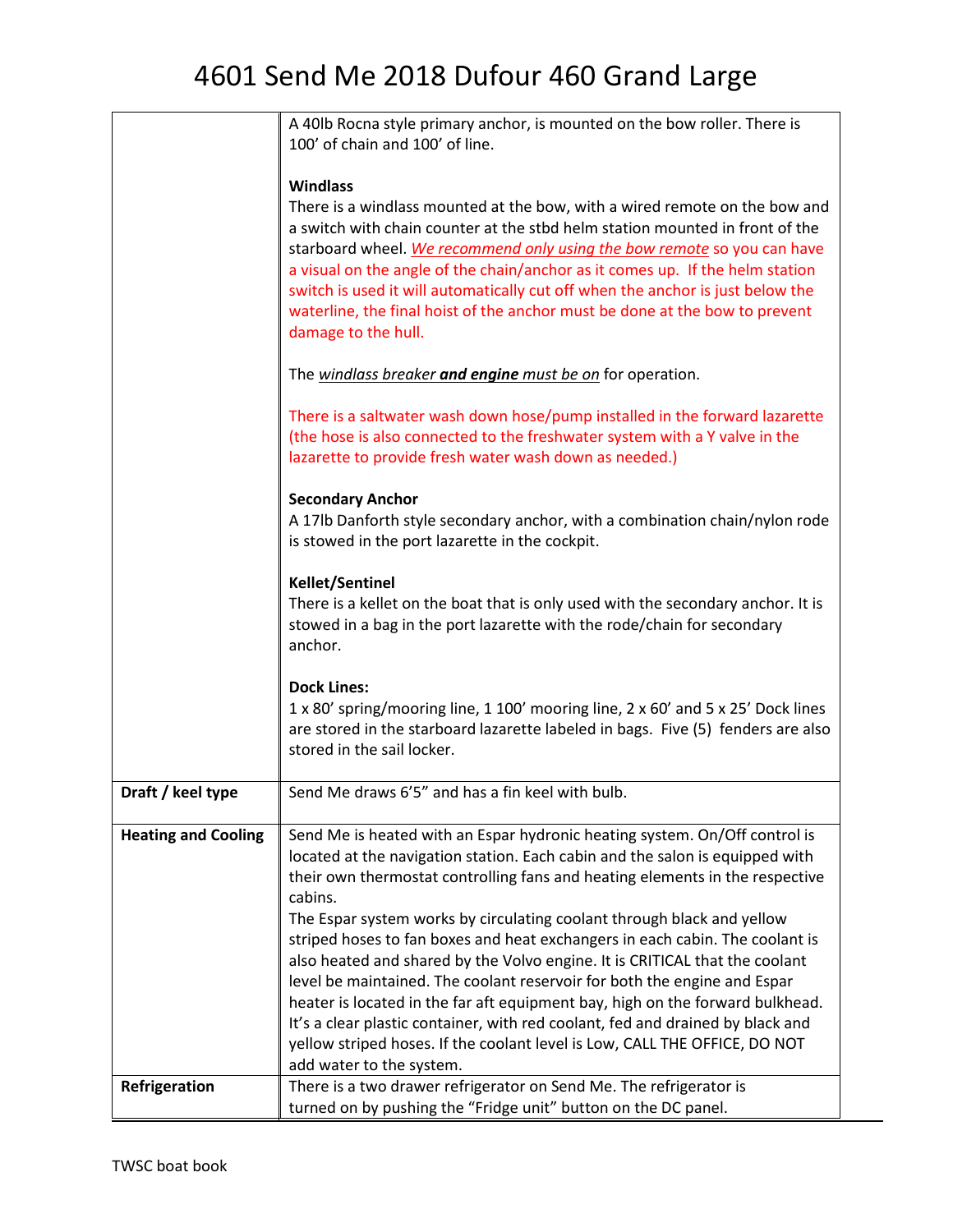| There is a three-burner stove and oven on Send Me. The Propane tank is                                                                                                                                                                                                                                                                                                                                                                                                                                                                                                           |
|----------------------------------------------------------------------------------------------------------------------------------------------------------------------------------------------------------------------------------------------------------------------------------------------------------------------------------------------------------------------------------------------------------------------------------------------------------------------------------------------------------------------------------------------------------------------------------|
| located under the aft port cockpit seat and the solenoid switch is mounted on<br>the the galley counter. To operate the solenoid switch, push the on button.<br>Please do not attempt to turn the gas off without first turning off the stove<br>burnersyou could get burnt.                                                                                                                                                                                                                                                                                                     |
|                                                                                                                                                                                                                                                                                                                                                                                                                                                                                                                                                                                  |
| There is a barbeque mounted at the stern that is supplied with propane from<br>the onboard propane tank. The BBQ is accessed by lowering the swim<br>platform, then raising the aft cockpit seats to expose the BBQ.                                                                                                                                                                                                                                                                                                                                                             |
| To lower the swim platform, use the control buttons found at the starboard<br>helm station. Always raise the platform up and lock into position when<br>sailing, leaving the boat or overnight.<br>While the platform is being raised keep watch on the spectra lines on the port<br>and stbd sides of the platform so that they and any small or large body parts<br>don't get caught in the lifting mechanism.                                                                                                                                                                 |
| <b>Mainsail</b><br>Send Me has a in mast furling main, with 2 reefs. Mainsheet controls are<br>located along each side of the cabin, led aft to the primary winches in front of<br>each helm station.<br>There is a traveler on Send Me with control lines led to each side of the cabin.<br>Please try not to leave inordinate amounts of slack in the offside traveler line<br>when gybing, as shock loading the system during a gybe can cause damage to<br>the directional blocks.<br>The boat is very balanced with a full main and a self tacking and self tending<br>jib. |
|                                                                                                                                                                                                                                                                                                                                                                                                                                                                                                                                                                                  |

Г